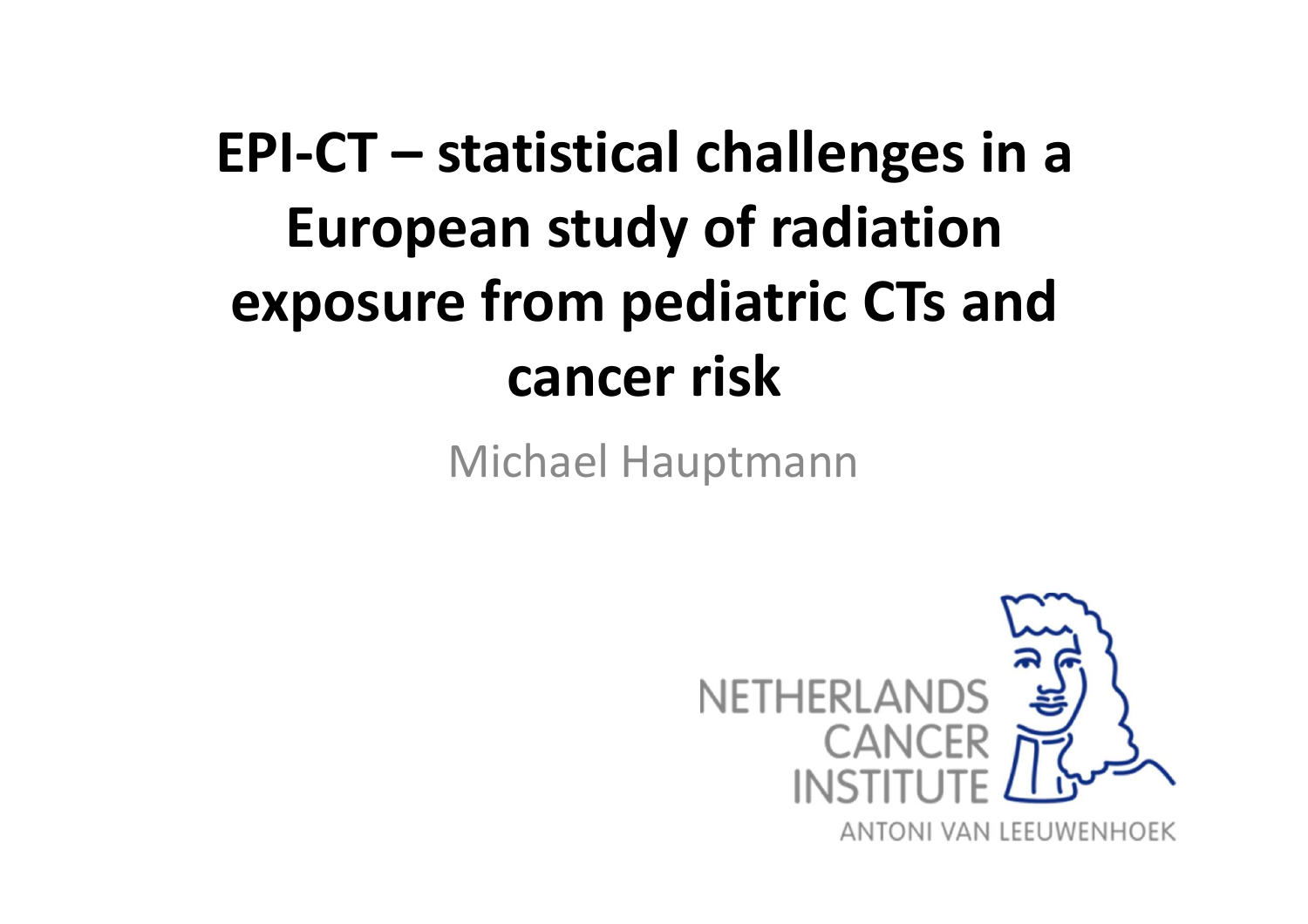

| Country            | Hospitals      | Patients  | Period    |  |
|--------------------|----------------|-----------|-----------|--|
| <b>Belgium</b>     | $\overline{2}$ | 17,506    | 2000-2012 |  |
| <b>Denmark</b>     | $\overline{2}$ | 9,800     | 2001-2012 |  |
| France             | 23             | 136,138   | 2000-2012 |  |
| Germany            | 20             | 83,000    | 1983-2010 |  |
| <b>Netherlands</b> | 37             | 162,886   | 1979-2014 |  |
| Norway             | 19             | 87,477    | 1980-2013 |  |
| Spain              | 18             | 139,483   | 1981-2013 |  |
| Sweden             | $\overline{7}$ | 96,229    | 1982-2013 |  |
| UK                 | 89             | 405,211   | 1985-2013 |  |
| Total              | 217            | 1,137,730 | 1979-2014 |  |
|                    |                |           |           |  |
|                    |                |           |           |  |
|                    |                |           |           |  |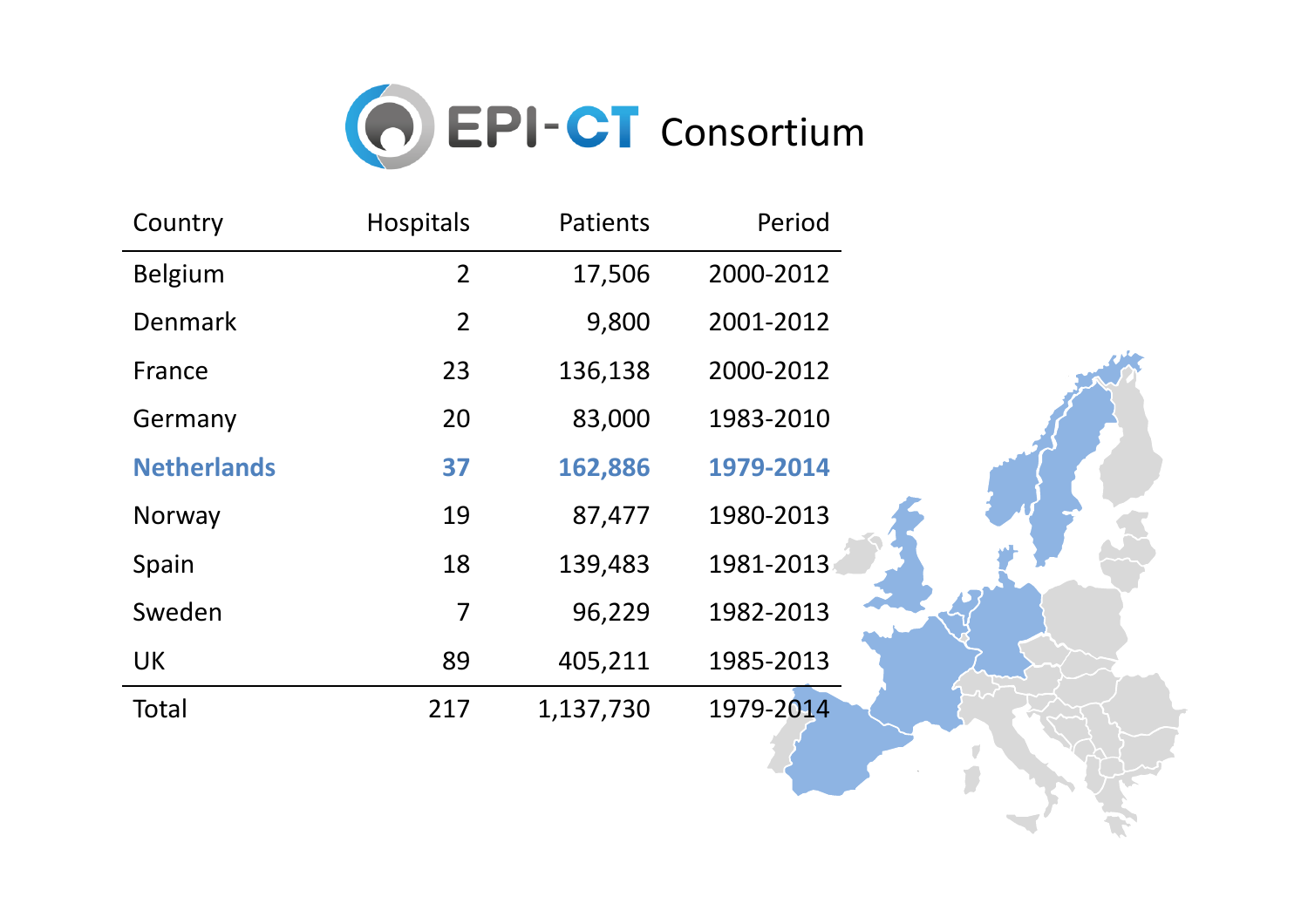#### Exposure

 $\triangleright$  CT-related radiation doses absorbed by

□ red bone marrow for leukemia analysis **■** brain for brain tumor analysis

Estimated as function of scanner- and patient-related factors (e.g. scanner model and associated scanner settings, body part scanned, patient's age, sex and body size)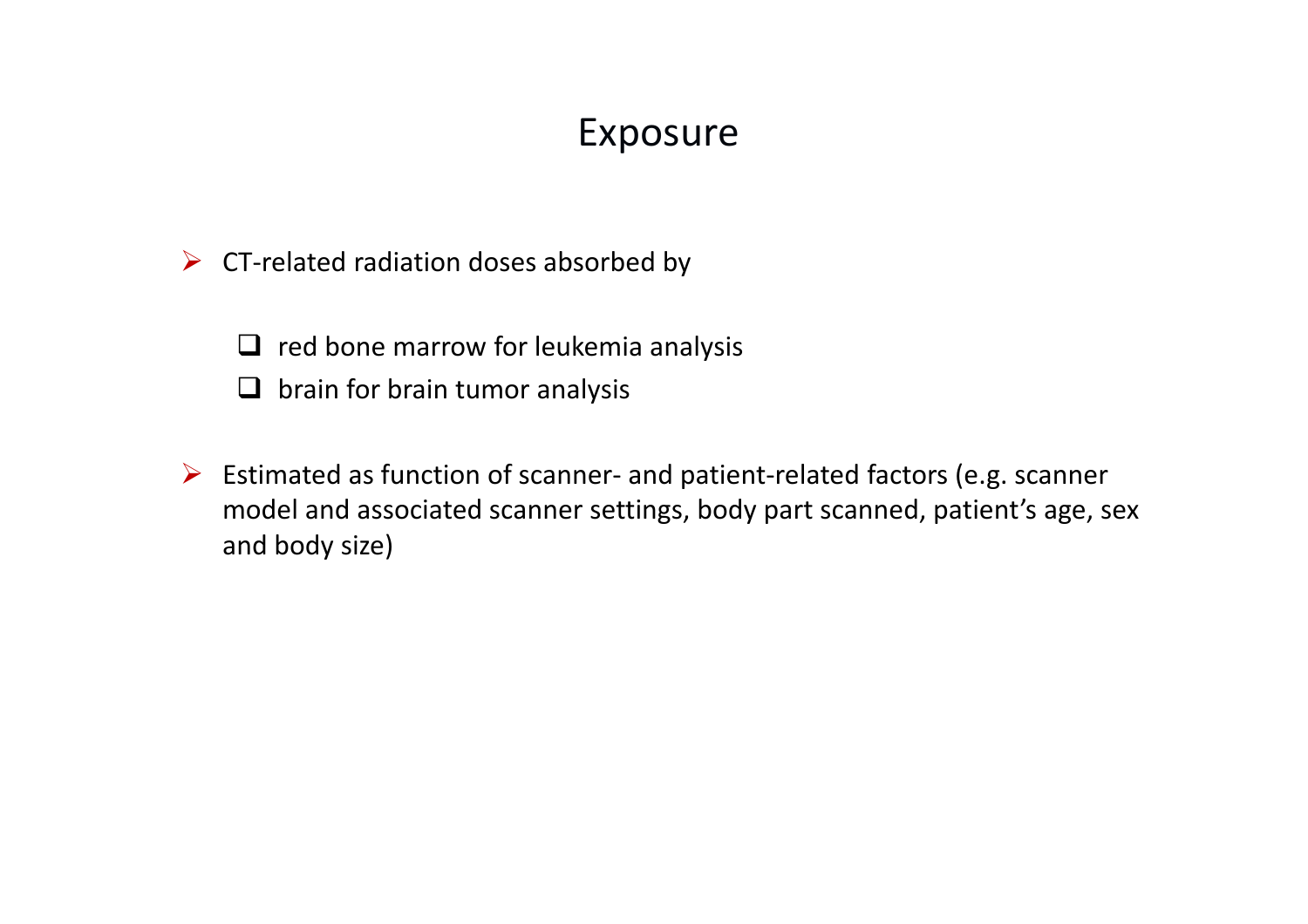## Organ dose estimation from a CT: NCICT

| NCICT beta version 2.0               |                          |                                                   |                              |                 | 回   23<br>$\equiv$ |
|--------------------------------------|--------------------------|---------------------------------------------------|------------------------------|-----------------|--------------------|
| Batch Help<br>File                   |                          |                                                   |                              |                 |                    |
| Patient parameters                   |                          |                                                   |                              |                 | Dose (mGy)         |
|                                      |                          |                                                   |                              | Brain           | 0,511              |
| Age<br>5-year                        |                          |                                                   |                              | Pituitary gland | 0,348              |
|                                      |                          |                                                   |                              | Lens            | 0,288              |
| Gender<br>$\subset$ Male<br>G Female |                          |                                                   |                              | Eye balls       | 0,323              |
|                                      |                          |                                                   |                              | Salivary glands | 2,17               |
| Height<br>111                        |                          |                                                   |                              | Oral cavity     | 1,51               |
| Weight                               |                          |                                                   |                              | Spinal cord     | 11,094             |
| 19                                   |                          |                                                   |                              | Thyroid         | 23,785             |
|                                      |                          |                                                   |                              | Esophagus       | 18,036             |
|                                      |                          |                                                   |                              | Trachea         | 21,75              |
| Scanner parameters                   |                          |                                                   |                              | Thymus          | 23,021             |
| Manufacturer<br>Phillips             | $\overline{\phantom{a}}$ |                                                   |                              | Lungs           | 22,485             |
|                                      |                          |                                                   |                              | Breast          | 18,943             |
| Model<br>Aura                        | $\blacktriangledown$     |                                                   |                              | Heart wall      | 23,169             |
|                                      |                          |                                                   |                              | Stomach wall    | 9,507              |
| F Head filter<br>C Body filter       |                          |                                                   |                              | Liver           | 12,057             |
|                                      | 24.6                     |                                                   |                              | Gall bladder    | 3,322              |
| nCTDIw (mGy/100mAs)                  |                          |                                                   |                              | <b>Adrenals</b> | 11,183             |
|                                      |                          |                                                   |                              | Spleen          | 11,671             |
|                                      |                          |                                                   |                              | Pancreas        | 2,859              |
|                                      |                          |                                                   |                              | Kidney          | 3,314              |
|                                      |                          |                                                   |                              | Small intestine | 0,728              |
| Pitch                                | $1\,$                    |                                                   |                              | Colon           | 0,738              |
| Tube potential (kVp)                 | 120                      |                                                   |                              | Rectosigmoid    | 0,206              |
|                                      |                          |                                                   |                              | Urinary bladder | 0,134              |
| Current x Time (mAs)                 | 100                      |                                                   |                              | Prostate        | $\Omega$           |
|                                      |                          |                                                   |                              | Uterus          | 0,176              |
| CTDIvol (mGy)                        | 24,6                     |                                                   |                              | Testes          | $\Omega$           |
|                                      |                          |                                                   |                              | Ovaries         | 0,219              |
| SSDE (mGy)                           |                          | General protocol<br>Chest<br>$\blacktriangledown$ |                              | Skin            | 4,379              |
|                                      |                          |                                                   |                              | Muscle          | 5,087              |
| DLP (mGycm)                          | 408                      | Scan End (cm)<br>Scan Start (cm)                  | <b>Bar Graph</b>             | Active marrow   | 4,729              |
|                                      |                          |                                                   |                              | Shallow marrow  | 7,469              |
|                                      |                          | 38<br>22                                          | Copy organ list to Clipboard | ED60            | 8,598              |
|                                      |                          |                                                   |                              | ED103           | 9,829              |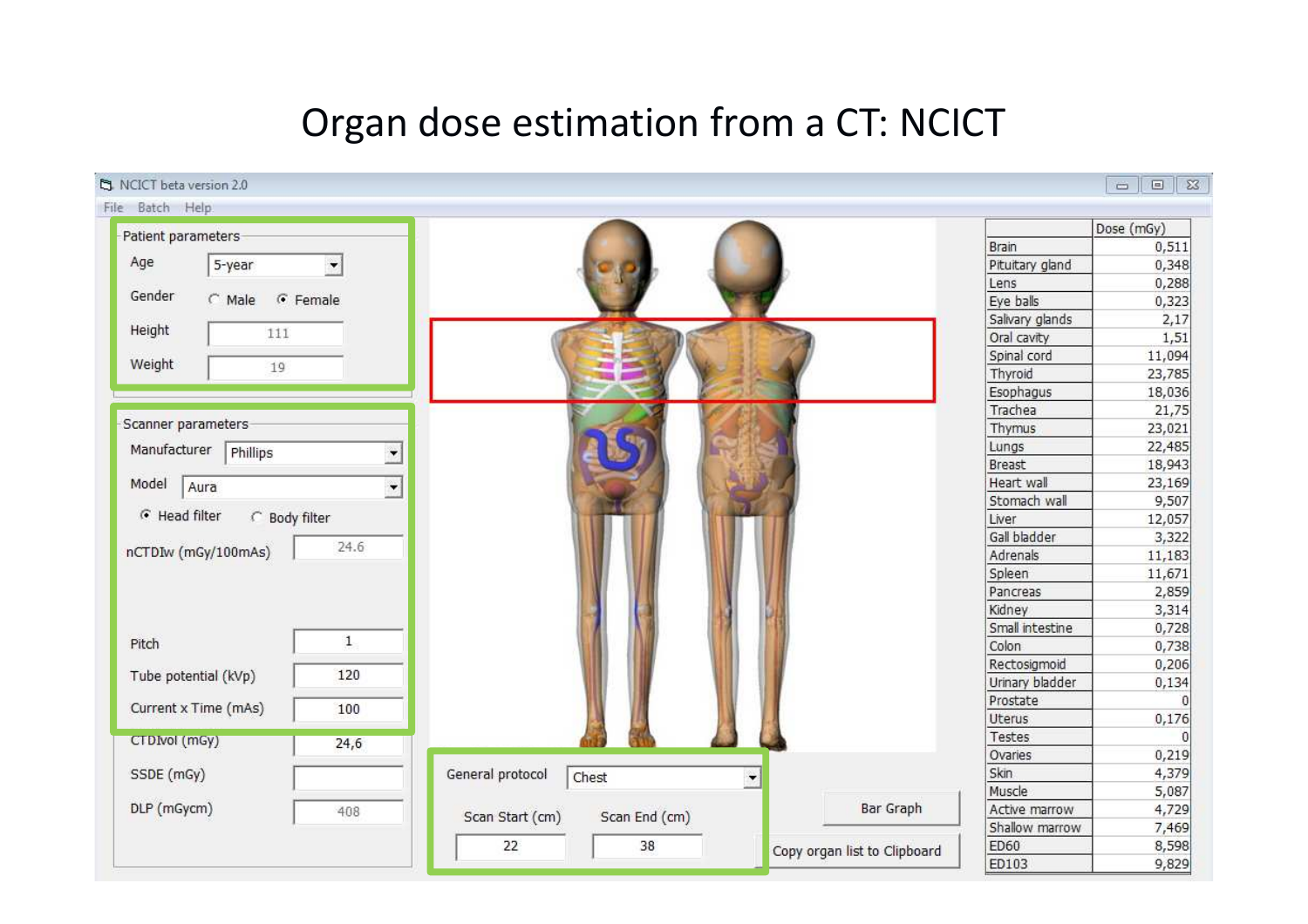### Risk analysis

 $\triangleright$  Internal comparison:

□ 2 time-dependent and lagged exposure metrics:<br>(1) Number of (relevant) CEs

(1) Number of (relevant) CTs

(2) Cumulative absorbed organ dose

- Survival analysis risk model: RR = 1+β·D

**□** Covariates: sex, calendar year, country, SES

 $\triangleright$  Additional analyses:

(1) SIR (3) Effect modification<br>(2) Assessment of curvature (4) Uncertainty (2) Assessment of curvature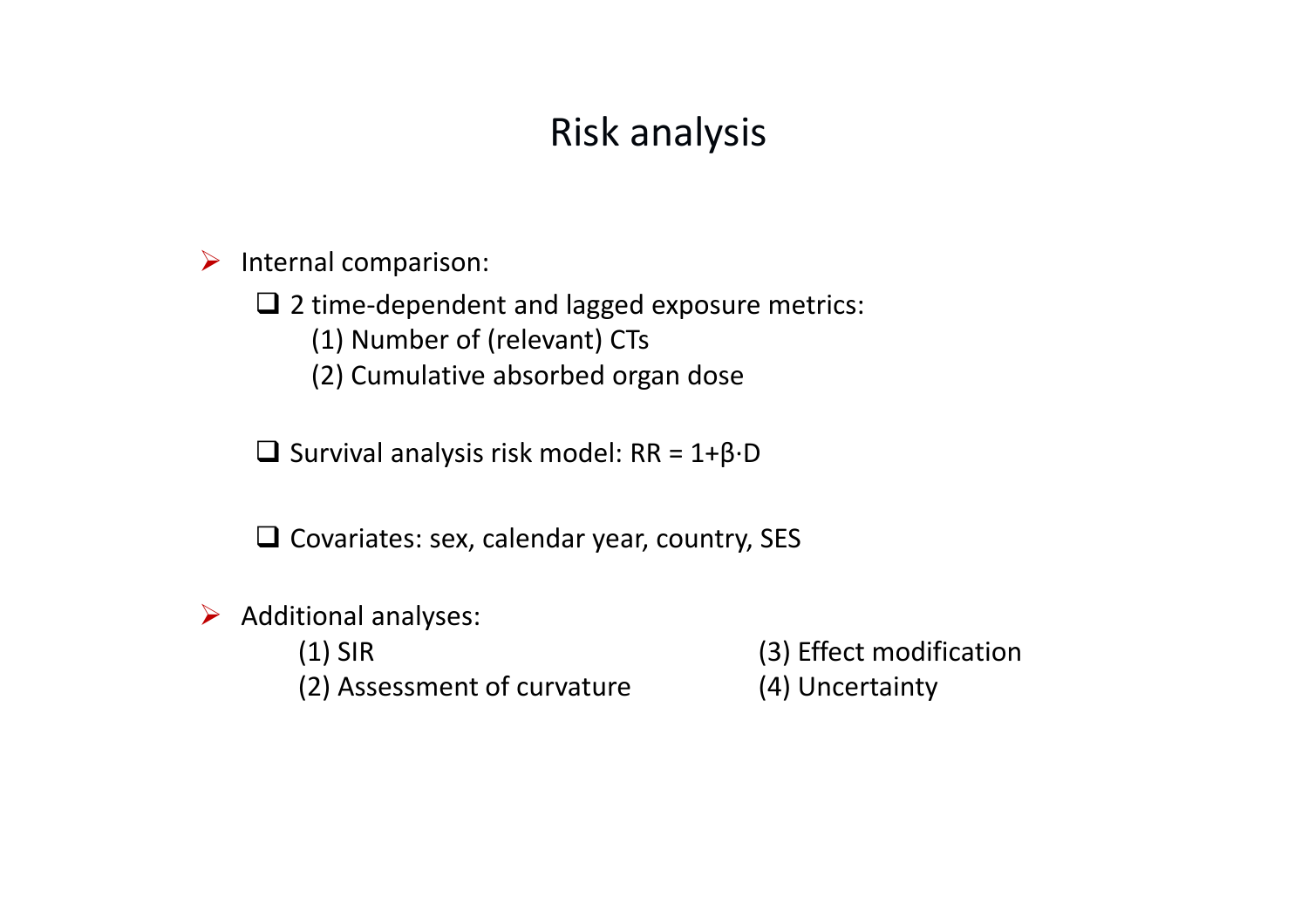### Previous results – are they true?

- $\bullet$ Better: Is entire observed effect due to CT-related radiation exposure?
- $\bullet$  Legitimate reasons for caution
	- Record-linkage design: lack of information on potential confounders
	- Dose estimation: relatively crude stratified single imputation based on survey (Kim et al. 2012) & uncertainty ignored
- $\bullet$ Criticism: Letters, NCRP, UNSCEAR, Walsh et al.
- $\bullet$  Concern: possible overestimation of risks due to
	- Underestimation of dose (CTs prior to enrollment or in nonparticipating hospitals, repeat CTs, other imaging)
	- Confounding by reason for scan
- $\bullet$ Critics did not provide any data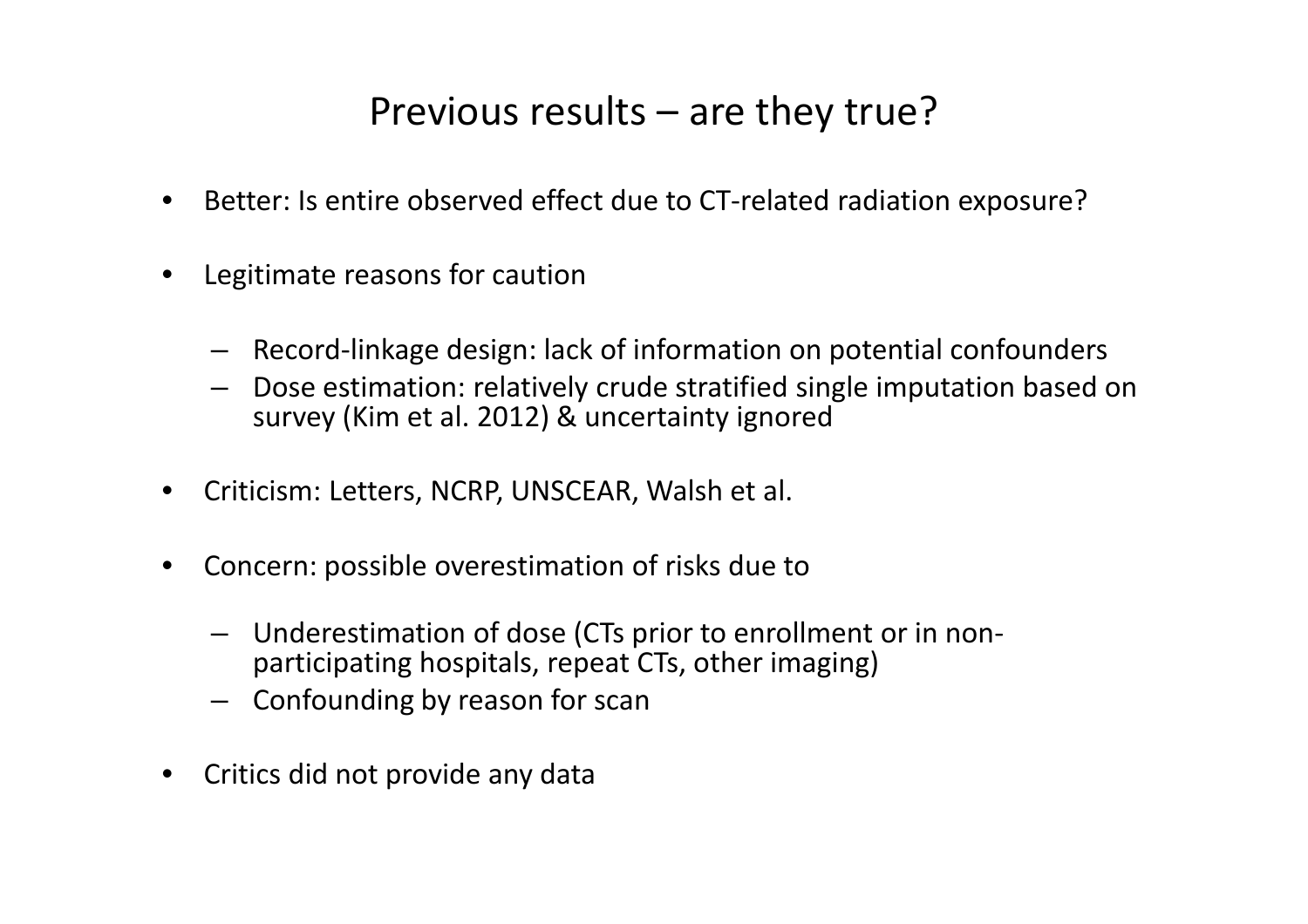## Confounding by indication

 $\bullet$  Undiagnosed cancer or precancerous condition that causes symptoms warranting a CT examination (prodromal disease)

Example: headache caused by tiny & slow-growing brain tumor

 $\bullet$  Medical condition that increases both the probability of having a CT scan & of developing cancer

Example: Down syndrome – lung problems – CT – leukemia

 $\bullet$ Reverse causation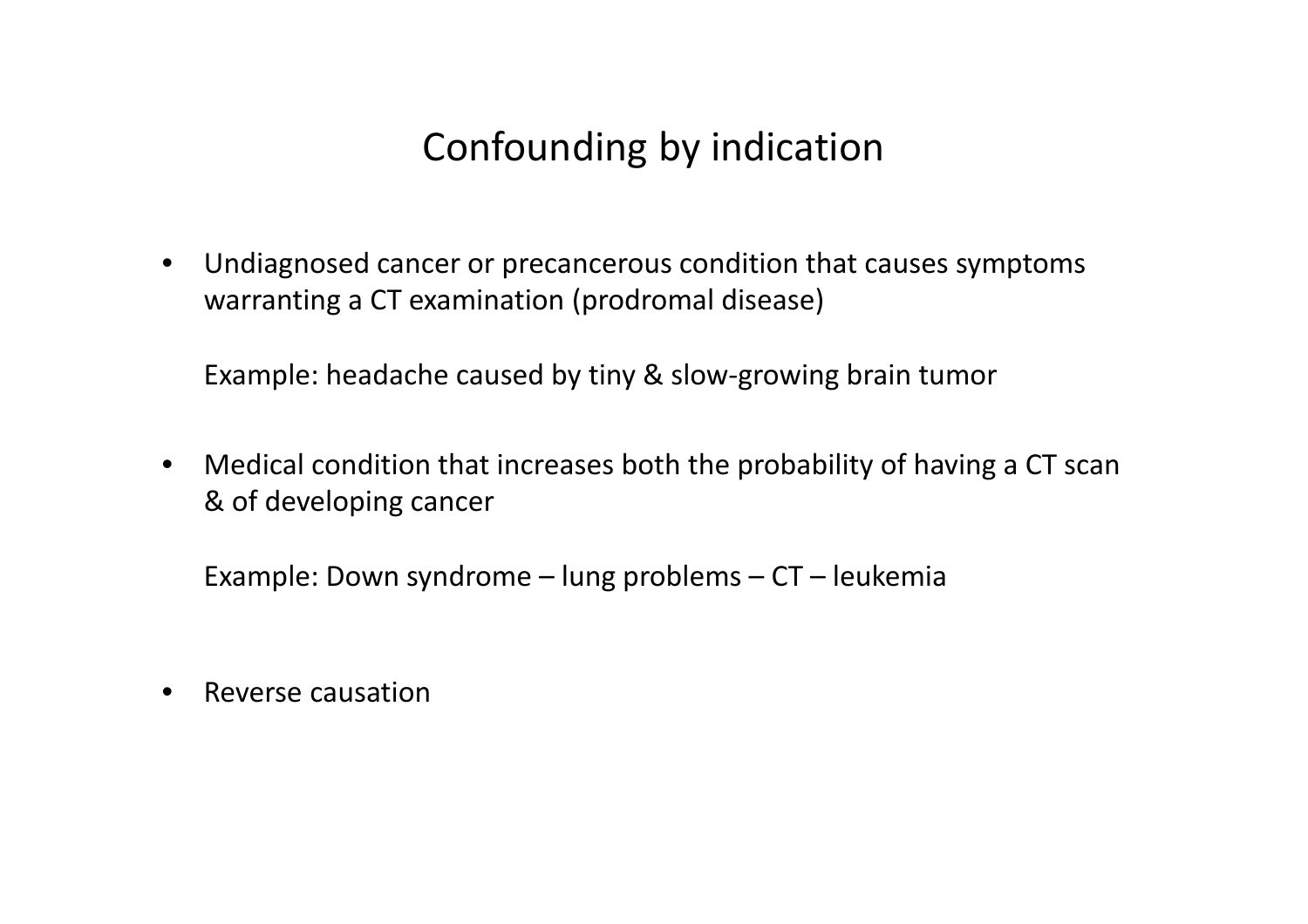## Cancer susceptibility syndromes

|                           | General population CSS prevalence (per 100,000)      |               |                                               |                     |                     |
|---------------------------|------------------------------------------------------|---------------|-----------------------------------------------|---------------------|---------------------|
| <b>RR</b><br>(CSS-Cancer) | $\leq$ 1                                             | $1 - 5$       | $5 - 25$                                      | $25 - 50$           | 50-160              |
| $1 - 2$                   | AT <sup>L</sup><br>Trisomy 8L<br>Gorlin <sup>B</sup> |               | SotosL                                        | CF <sup>L</sup>     |                     |
| $2 - 15$                  | <b>Biallelic</b><br>Lynch <sup>B,L</sup>             | NF type $2^B$ | Turcot <sup>B</sup><br>Gardner's <sup>B</sup> | Turner <sup>B</sup> | Noonan <sup>L</sup> |
| 15-50                     |                                                      |               | Li-Fraumeni <sup>B</sup>                      | NF type $1^B$       | Down <sup>L</sup>   |
| $>50$                     |                                                      | $VHL^B$       | <b>TSCB</b>                                   |                     |                     |

 $RR$  = Relative risk  $CSS$  = Cancer susceptibility syndromes<br>NF = Neurofibromatosis  $AT$  = Ataxia teleangiectasia

 $AT = Ataxia teleangiectasia$ 

<sup>B</sup> Brain tumors <sup>L</sup> Leukemia

 $CF = \text{Cystic fibrosis}$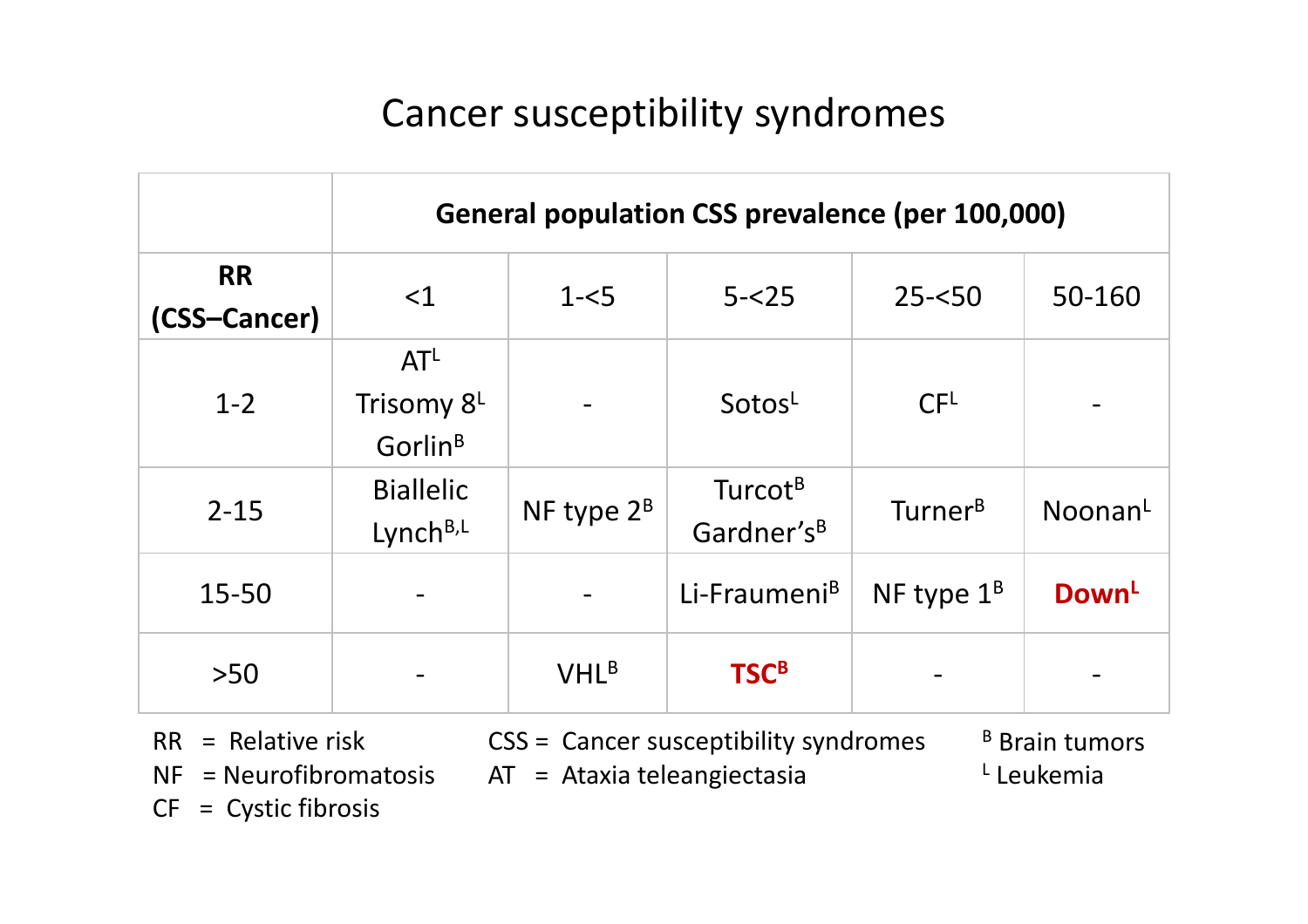#### Bias calculation

$$
Bias = \frac{RR_{OBS}}{RR_{ADJ}} = \frac{RR_{CD} * p_{HI} + (1 - p_{HI})}{RR_{CD} * p_{LO} + (1 - p_{LO})}
$$

(Axelson 1979)

| $RR_{OBS}$                         | RR(cancer, high vs. low exposure) omitting CSS |               |
|------------------------------------|------------------------------------------------|---------------|
| $RR_{ADJ}$                         | Ditto adjusted for CSS                         |               |
| RR <sub>CD</sub>                   | RR(cancer, CSS) in general population          | Literature    |
| $p_0$                              | <b>General population CSS prevalence</b>       | Literature    |
| $p_{10} = k^* p_0$                 | CSS prevalence in low exposed                  | $k = 1, , 10$ |
| $p_{\text{H}} = l^* p_{\text{LO}}$ | CSS prevalence in high exposed                 | $I = 1, , 10$ |
|                                    |                                                |               |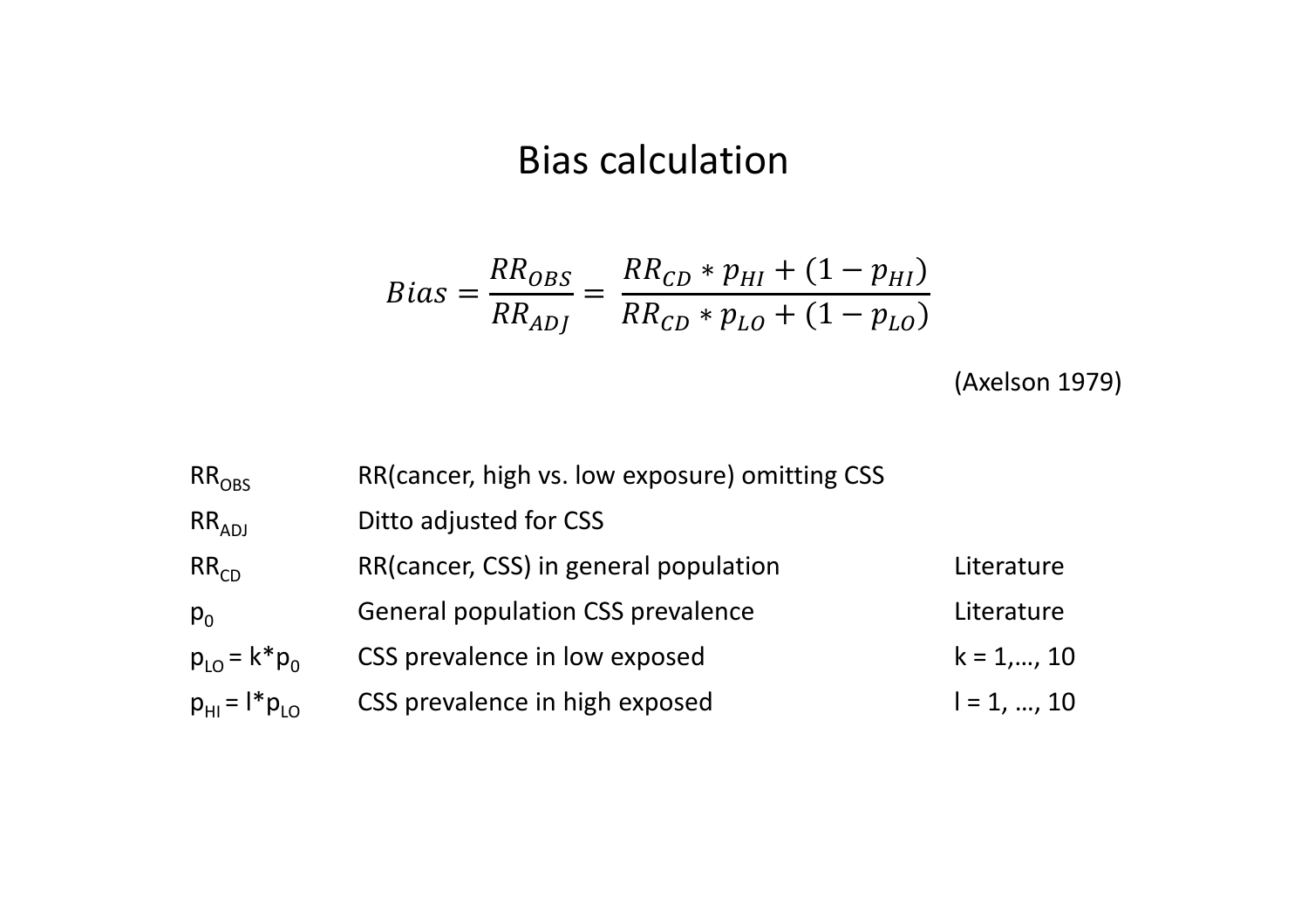

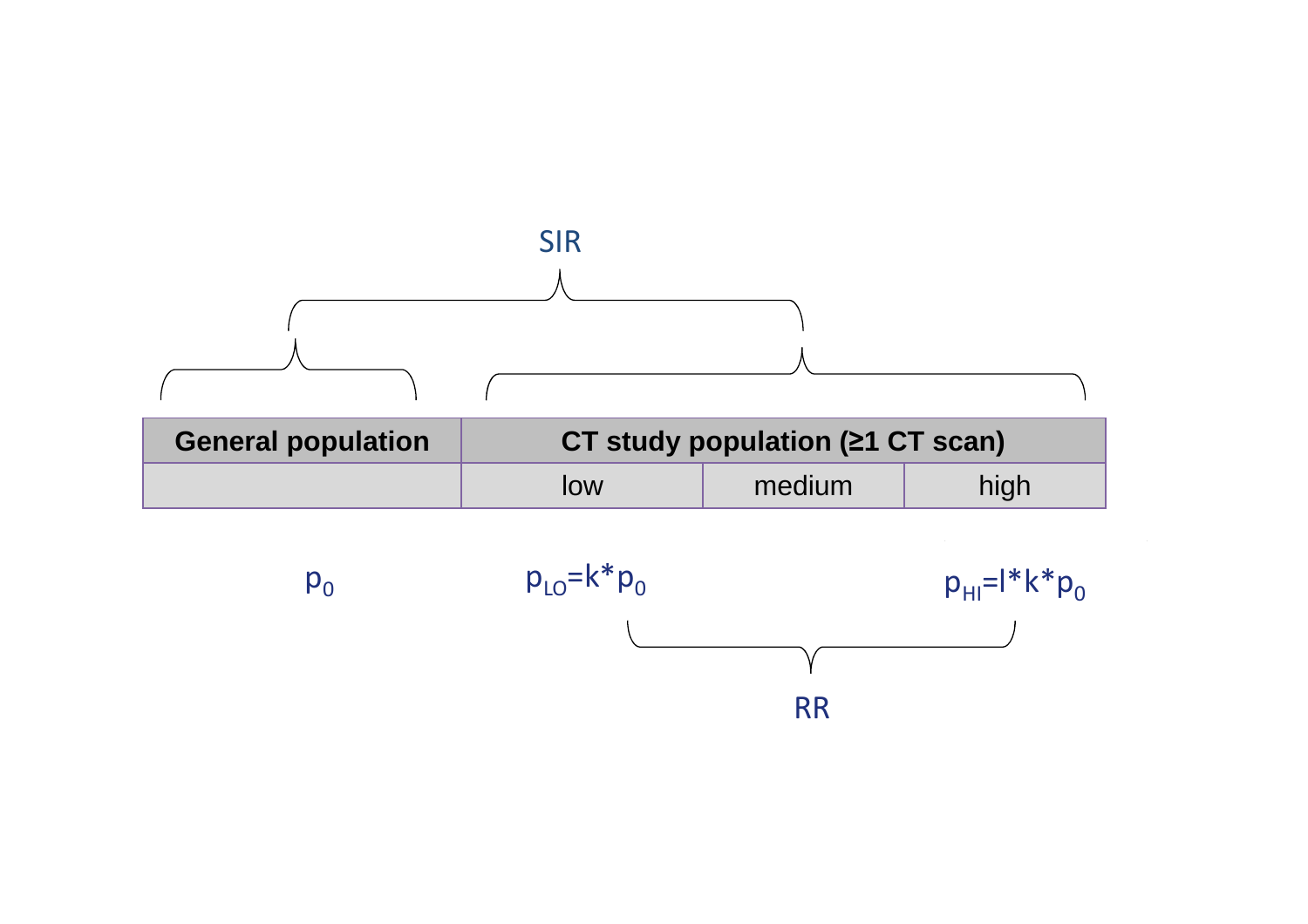#### Down syndrome – leukemia

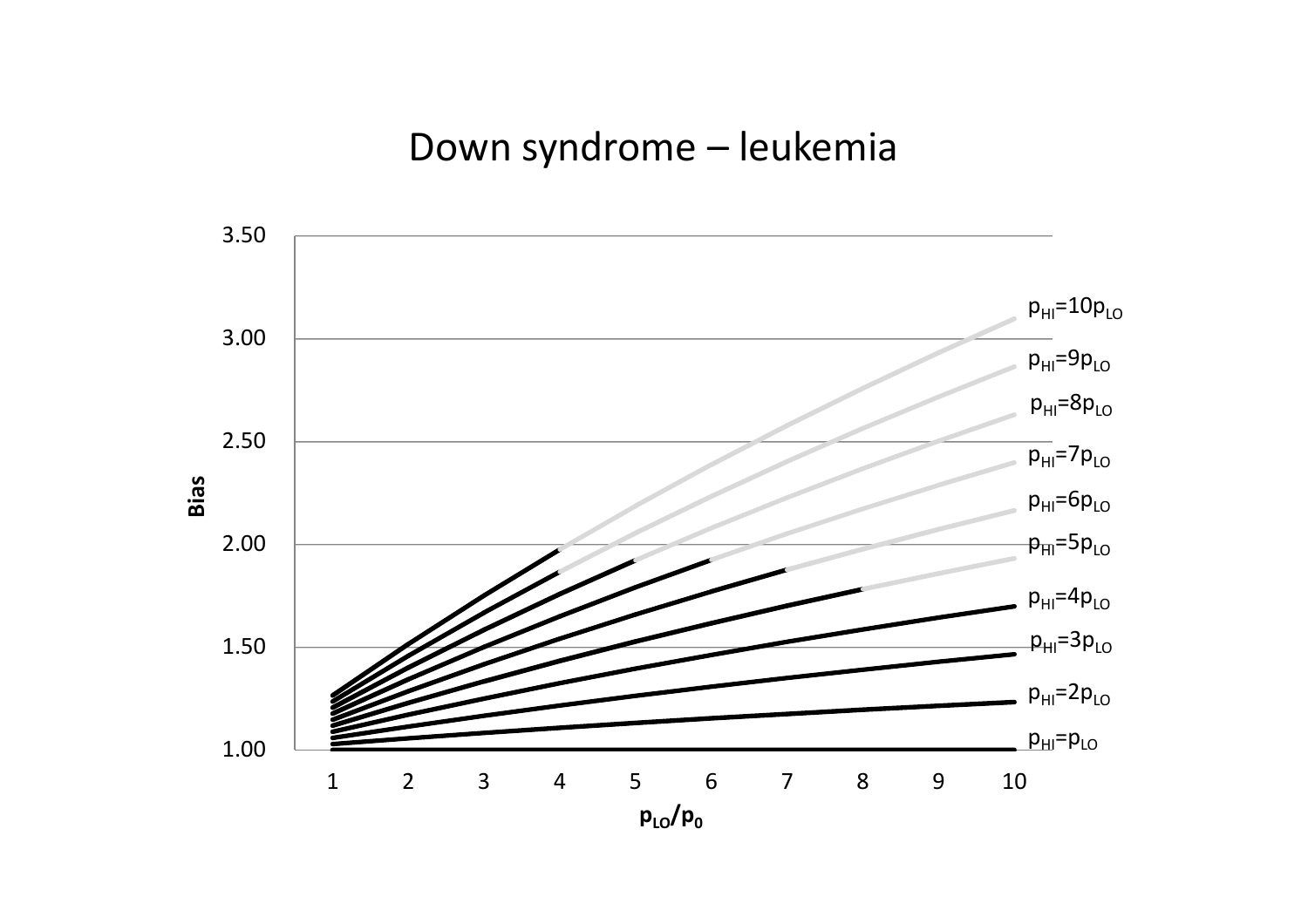#### Scenario based on expert opinion

- 1 additional chest CT <10 years of age for 20% of all children with Down
- Several CTs due to Down-related morbidity very unlikely
- 20 CTs/1,000 Down patients/year due to Down
- Dutch general population: 7 CTs/1,000 children/year
- $p_{\text{\tiny{HI}}}$  ≈  $p_{\text{\tiny{LO}}}$  and  $p_{\text{\tiny{LO}}}/p_{\text{\tiny{O}}}$  = 27/7 ≈ 4  $\rightarrow$  bias < 20% for SIR & RR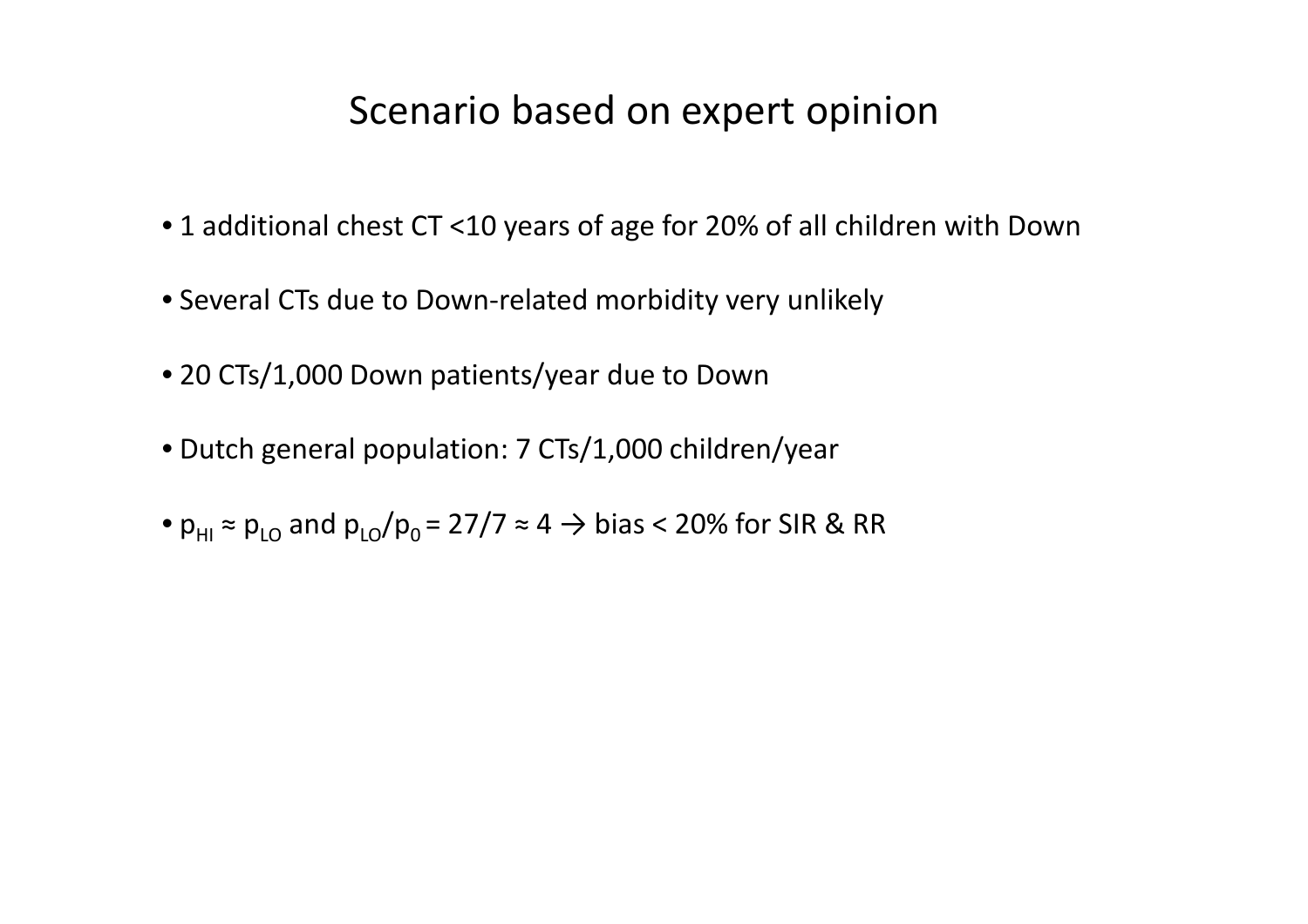#### Down syndrome – leukemia

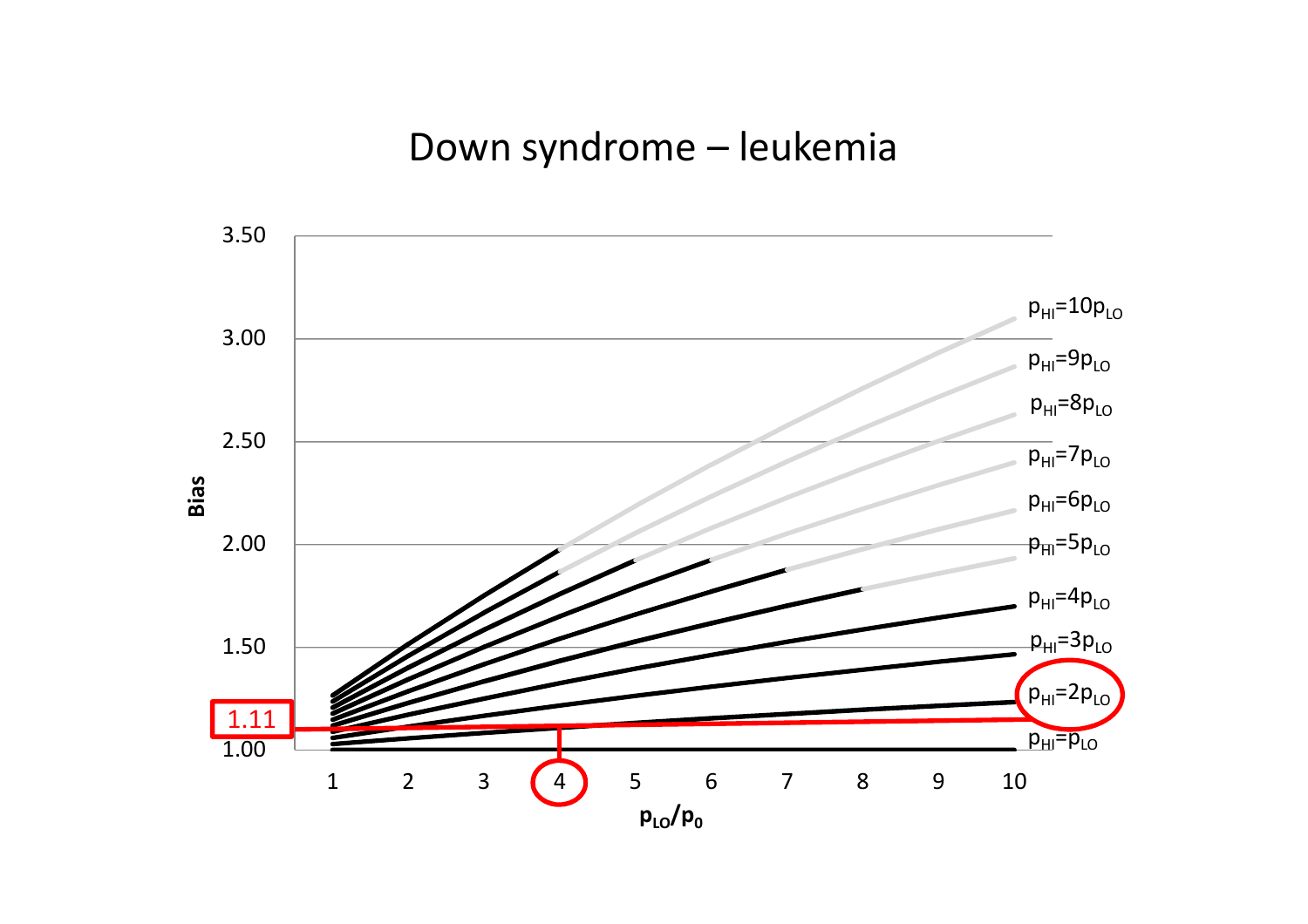### Preliminary conclusion

- $\bullet$ CSS unlikely to substantially confound radiation-related leukemia risks
- •Potentially substantial confounding of brain tumor risks by TSC
- •Empirical data on uptake of CT among CSS patients urgently needed
- •Bias of ERR?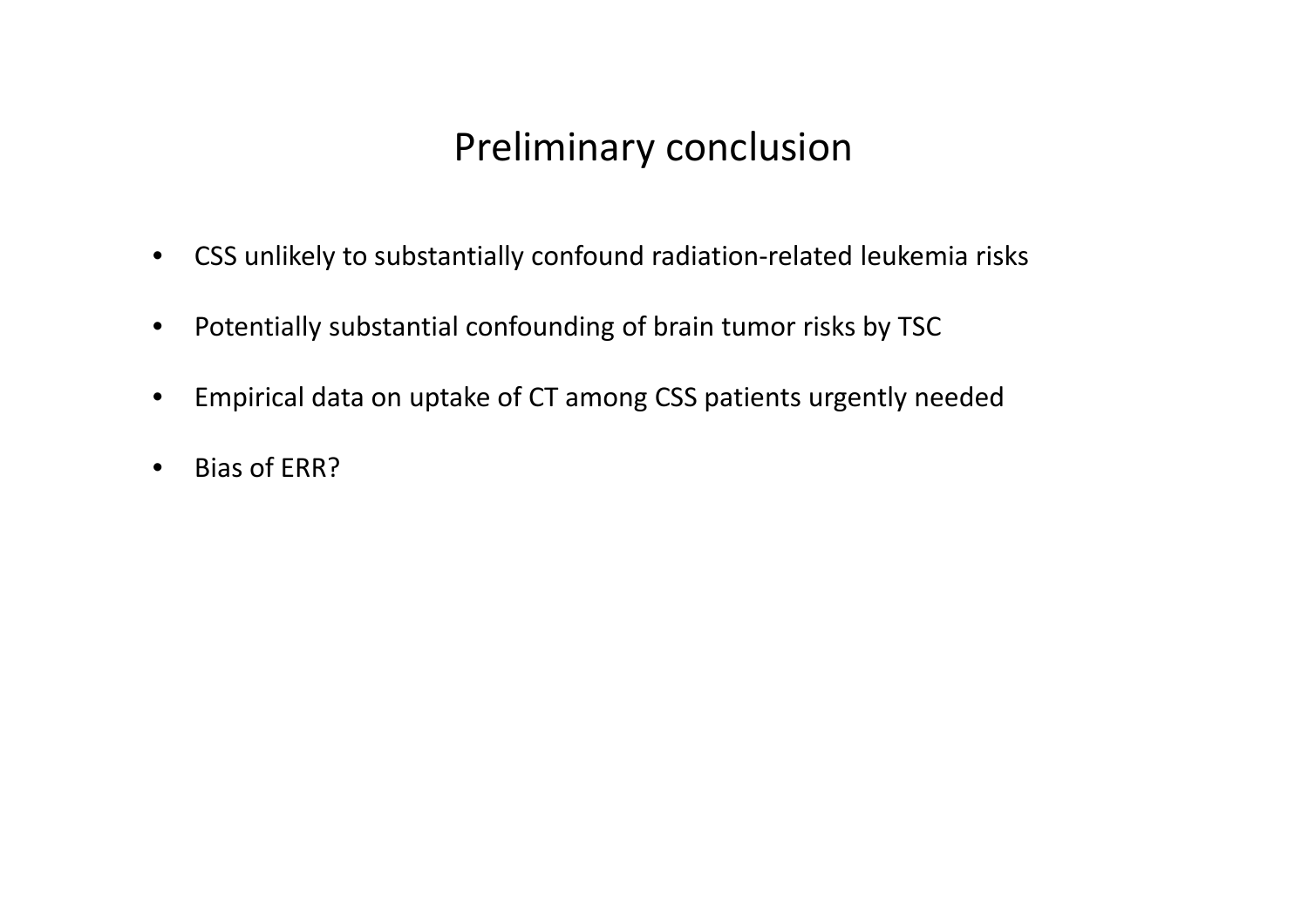#### Simulation study

- Generate data from Dutch Pediatric CT study
- Outcome: leukemia
- **►** Risk model: linear ERR model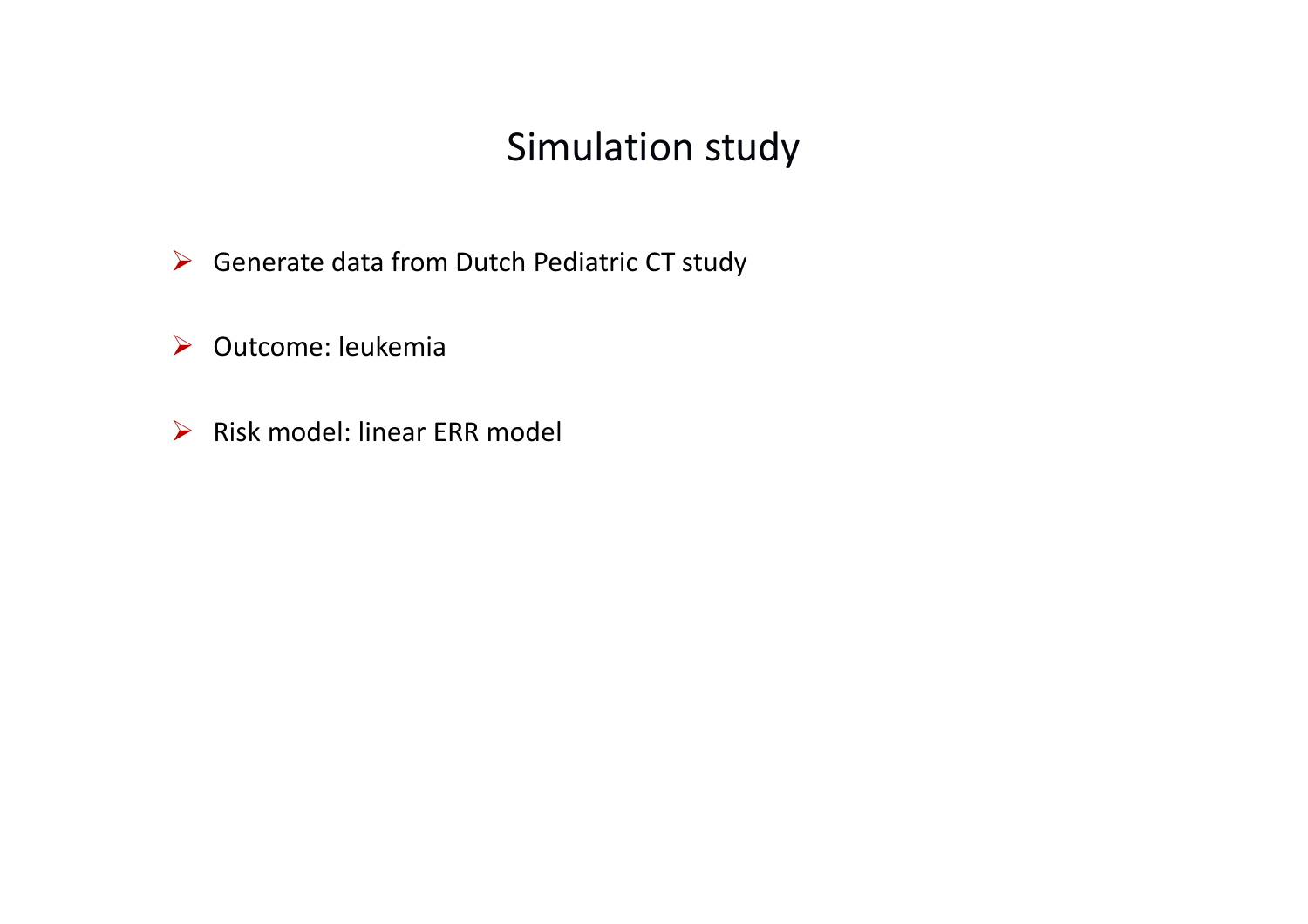### Life table-based approach to data simulation

- $\blacktriangleright$ Described by Richardson (2003) and Shuryak et al (2014)
- $\geqslant$  3 steps:
- 1. Specify size of cohort
- 2. Assign to each cohort member his/her gender, year of first CT, age at first CT, type of first CT & associated RBM dose
- 3. Track each subject year after year until occurrence of: leukemia Dx, other cancer Dx, death, end of study

Richardson (2003). Power calculations for survival analyses via Monte Carlo estimation. Am J Ind Med 44:532-539.

Shuryak, Lubin, Brenner (2014). Potential for adult-based epidemiological studies to characterize overall cancer risks associated with a lifetime of CT scans. Rad Res 181(6), 584–591.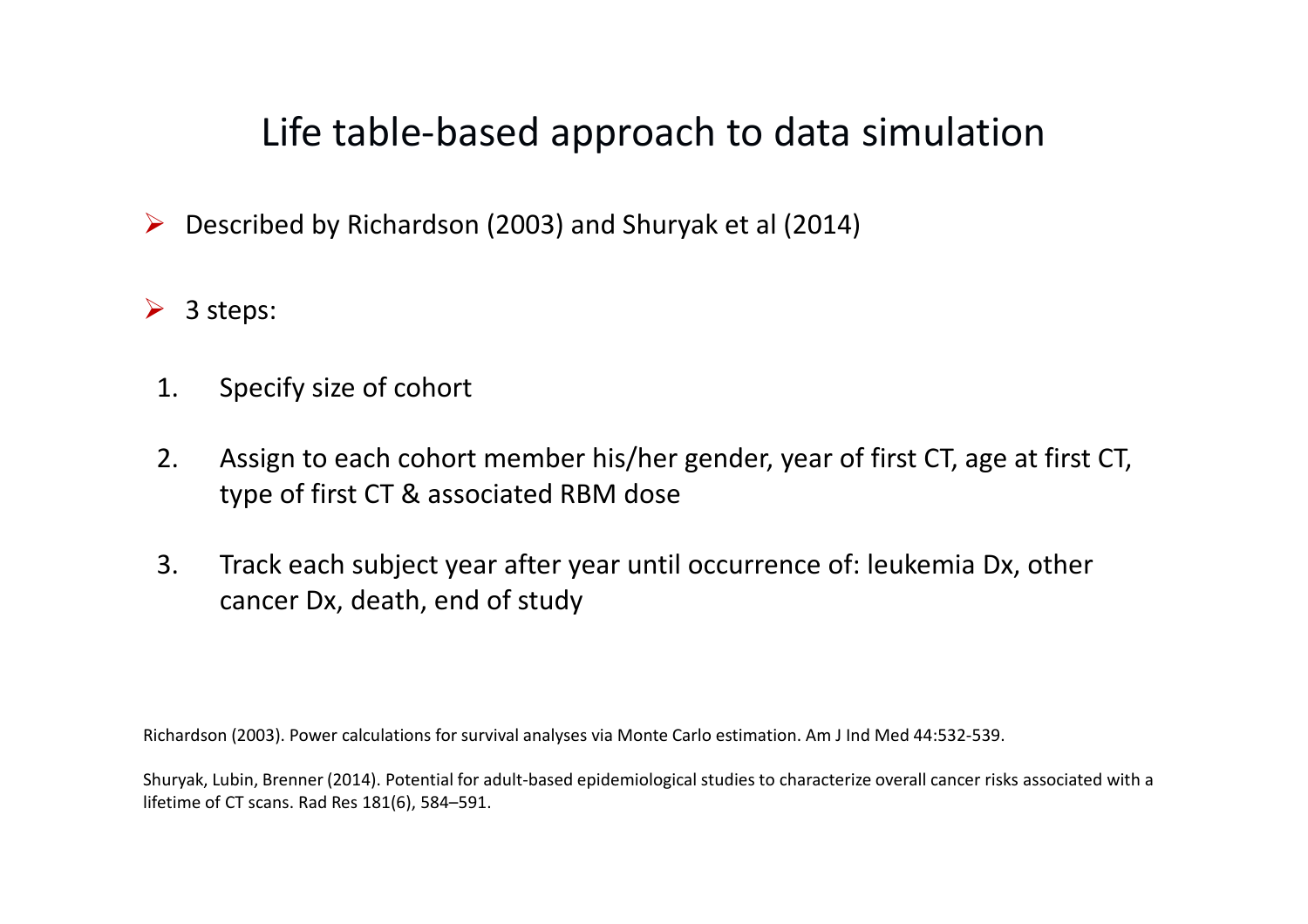#### Preliminary simulation results

N=150,000, exponential RR (Cox) model, 500 generated datasets

|                           | <b>ERR</b> per mGy |       |       |
|---------------------------|--------------------|-------|-------|
|                           | O                  | 0.04  | 0.1   |
| <b>Mean</b>               | $-0.003$           | 0.039 | 0.101 |
| <b>Standard deviation</b> | 0.030              | 0.023 | 0.013 |
| <b>Mean relative bias</b> | $\blacksquare$     | 2.5%  | 1%    |
| Mean no. of leukemias     | 41                 | 60    | 119.9 |
| Mean computing time (min) | 3.2                | 3.58  | 4.92  |

\* Computing time = time to generate & analyze a single dataset.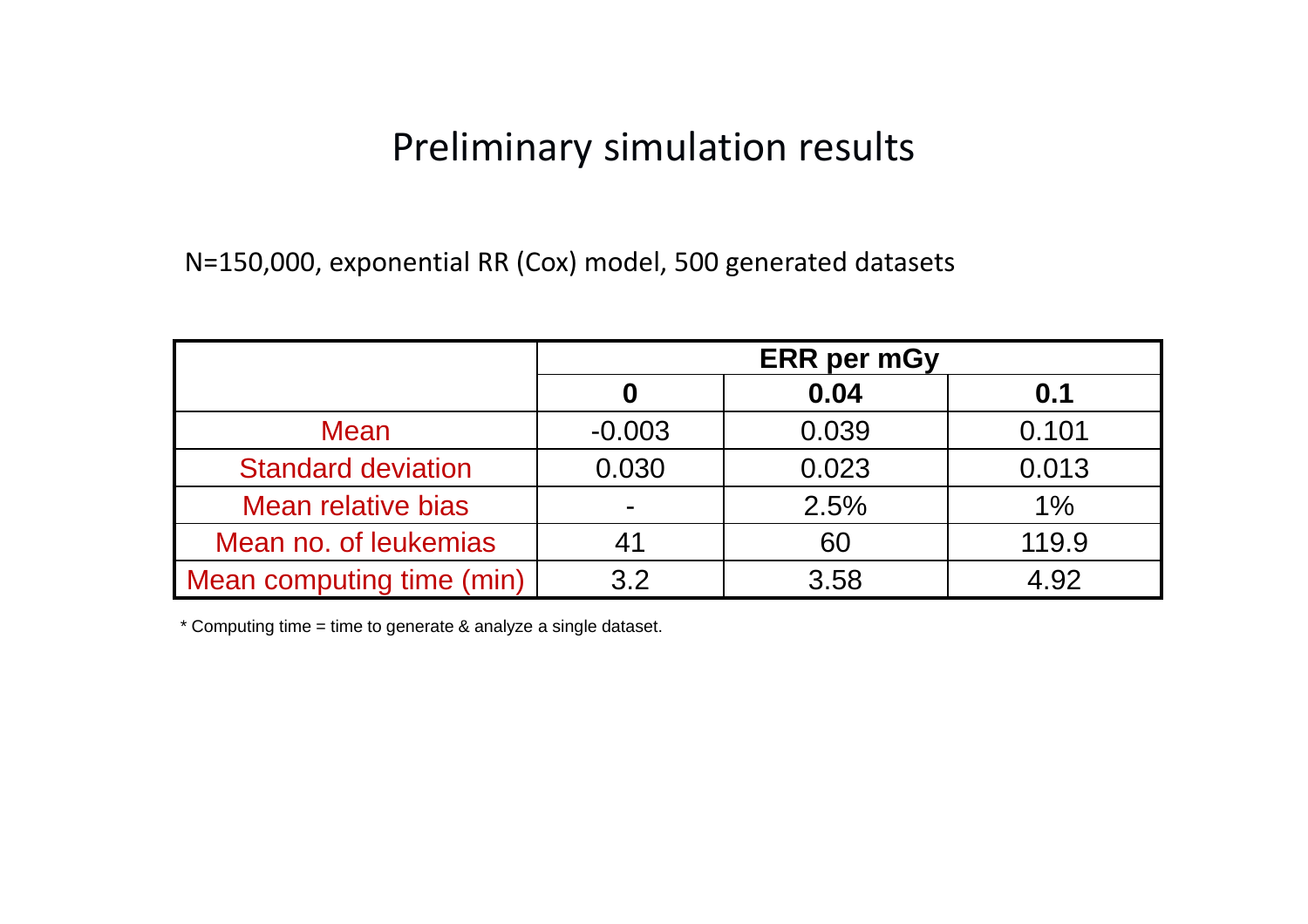N=150,000, linear ERR model, 500 generated datasets

|                            | <b>ERR</b> per mGy |       |       |
|----------------------------|--------------------|-------|-------|
|                            |                    | 0.04  | 0.1   |
| <b>Mean</b>                | 0.026              | 0.065 | 0.141 |
| <b>Standard deviation</b>  | 0.060              | 0.092 | 0.160 |
| Mean relative bias         |                    | 62.5% | 41%   |
| Mean no. of leukemias      |                    | 55.9  | 77.3  |
| Mean computing time* (min) | 4 1                | 3.9   | 3.3   |

\* Computing time = time to generate & analyze a single dataset.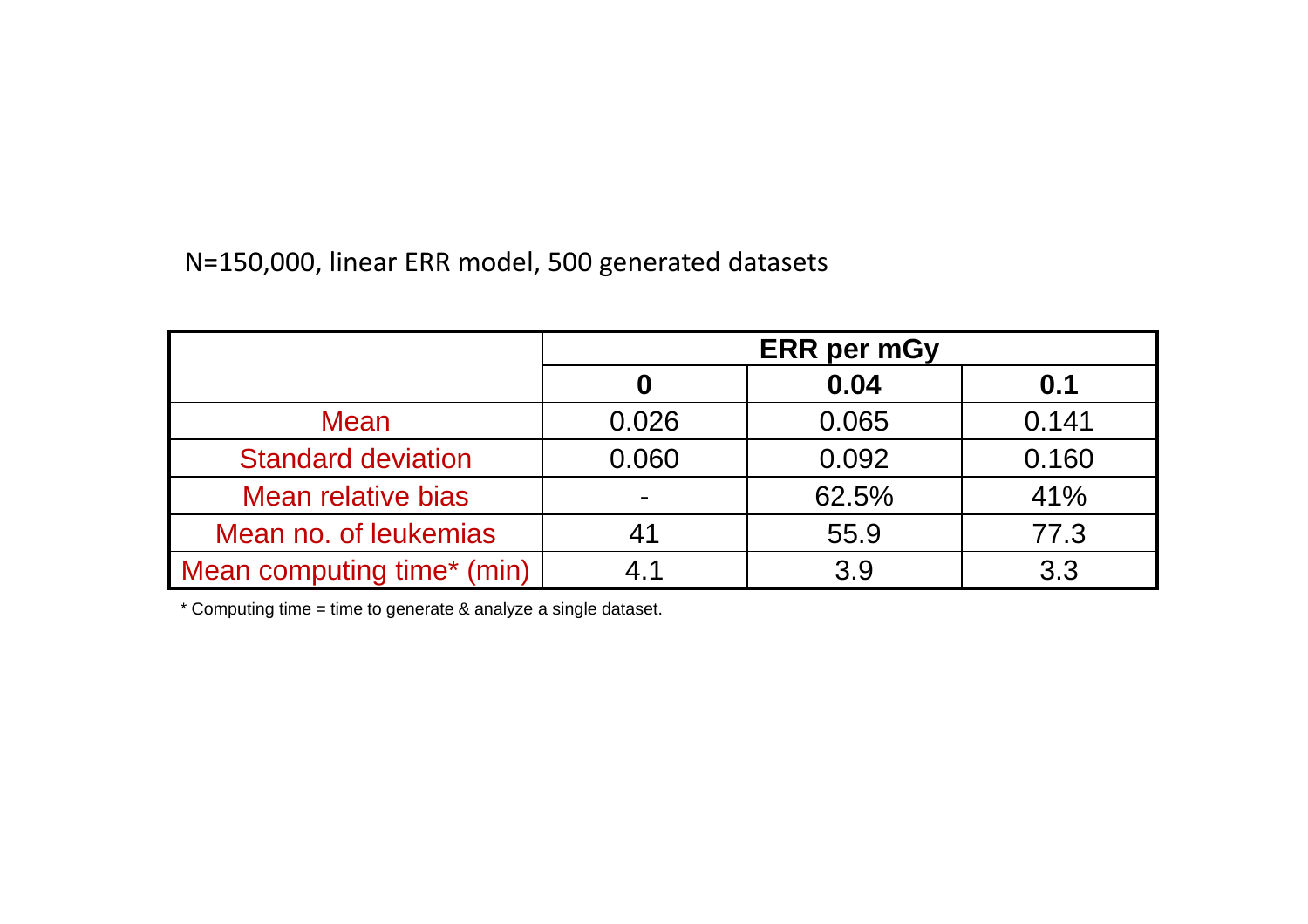#### N=150,000, linear ERR model, 500 generated datasets**10-fold background incidence**

|                            | <b>ERR</b> per mGy |       |                 |
|----------------------------|--------------------|-------|-----------------|
|                            |                    | 0.04  | 0.1             |
| <b>Mean</b>                | 0.001              | 0.042 | 0.105           |
| <b>Standard deviation</b>  | 0.010              | 0.018 | 0.030           |
| Mean relative bias         |                    | 5%    | 5%              |
| Mean no. of leukemias      | 403.5              | 547.3 | 765.2           |
| Mean computing time* (min) |                    | 12.8  | 17 <sub>7</sub> |

\* Computing time = time to generate & analyze a single dataset.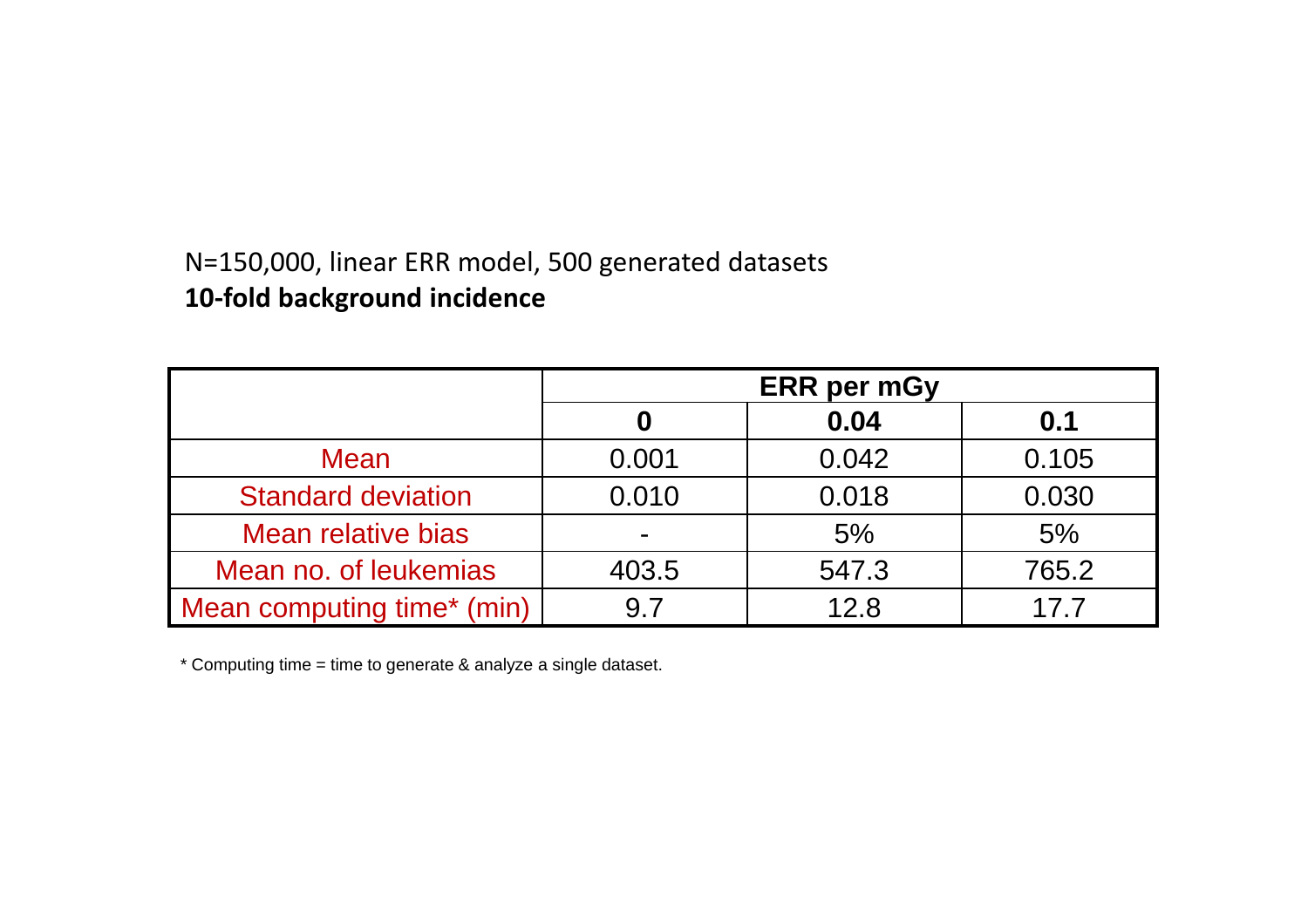N=1,000,000, linear ERR model, 15 generated datasets

|                                  | <b>ERR</b> per mGy |        |        |
|----------------------------------|--------------------|--------|--------|
|                                  | 0                  | 0.04   | 0.1    |
| <b>Mean</b>                      | 0.003              | 0.040  | 0.102  |
| <b>Standard deviation</b>        | 0.013              | 0.021  | 0.036  |
| Mean relative bias               |                    | $0\%$  | 2%     |
| Mean no. of leukemias            | 279.13             | 337.47 | 513.87 |
| Mean data simulation time (min)  | 15.08              | 15.08  | 14.23  |
| Mean model fitting time (min)    | 20.01              | 29.57  | 43.67  |
| Mean total simulation time (min) | 35.69              | 45.26  | 58.50  |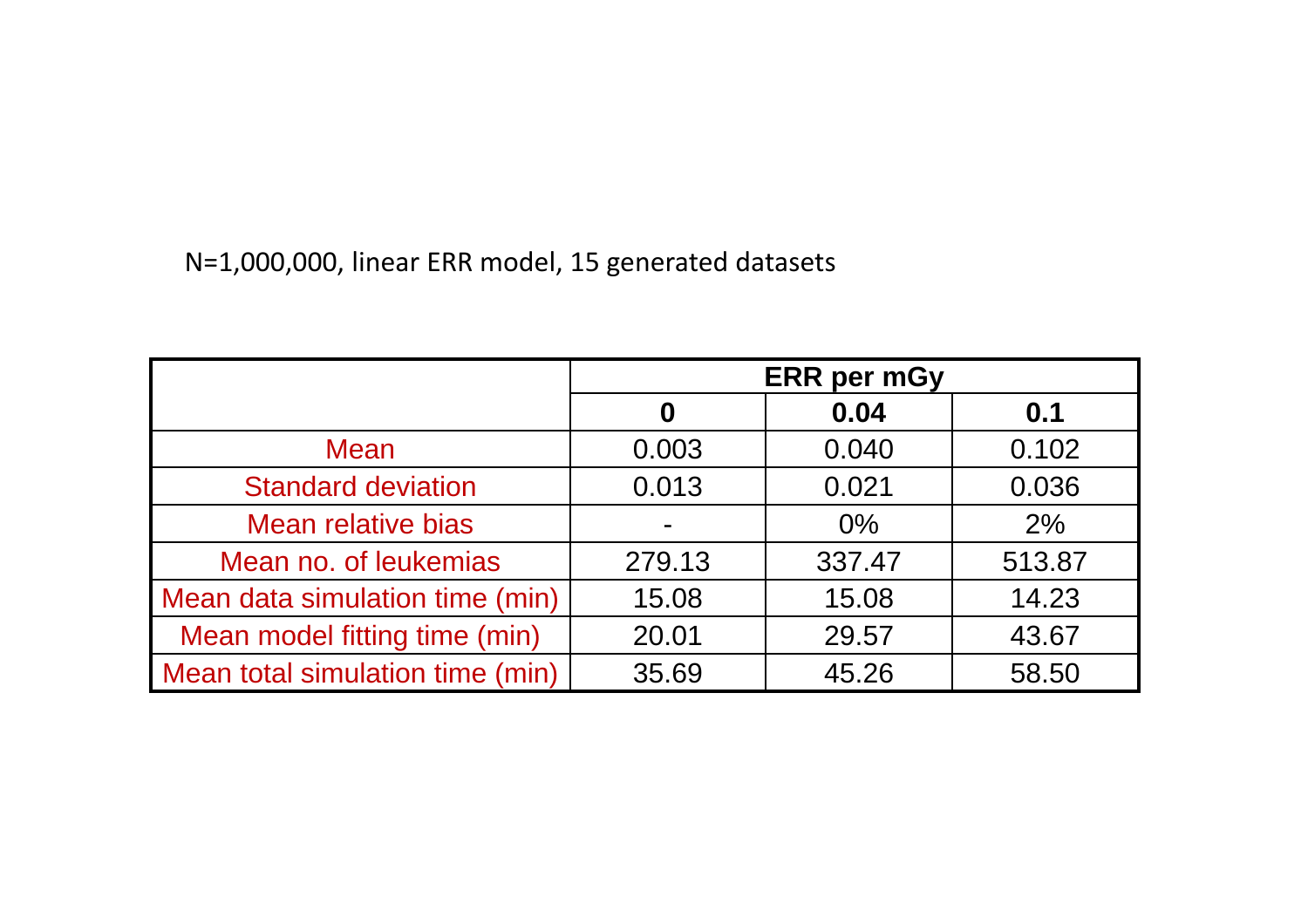#### Preliminary results for DS

- $\triangleright$  DS patients twice as common among children w/ 1+ CT vs general population
- $\triangleright$  DS patients have a 25% higher chance to undergo a chest CT vs non-DS patients

N=150,000, linear ERR model, 50 generated datasets

|                           | <b>ERR</b> per mGy |       |  |
|---------------------------|--------------------|-------|--|
|                           | 0.04               | 0.1   |  |
| <b>Unadjusted mean</b>    | 0.053              | 0.186 |  |
| <b>Adjusted mean</b>      | 0.058              | 0.203 |  |
| <b>Mean relative bias</b> | 8.6%               | 8.4%  |  |
| Mean no. of leukemias     | 63.6               | 90    |  |
| Mean no. of DS subjects   | 479.4              | 482.6 |  |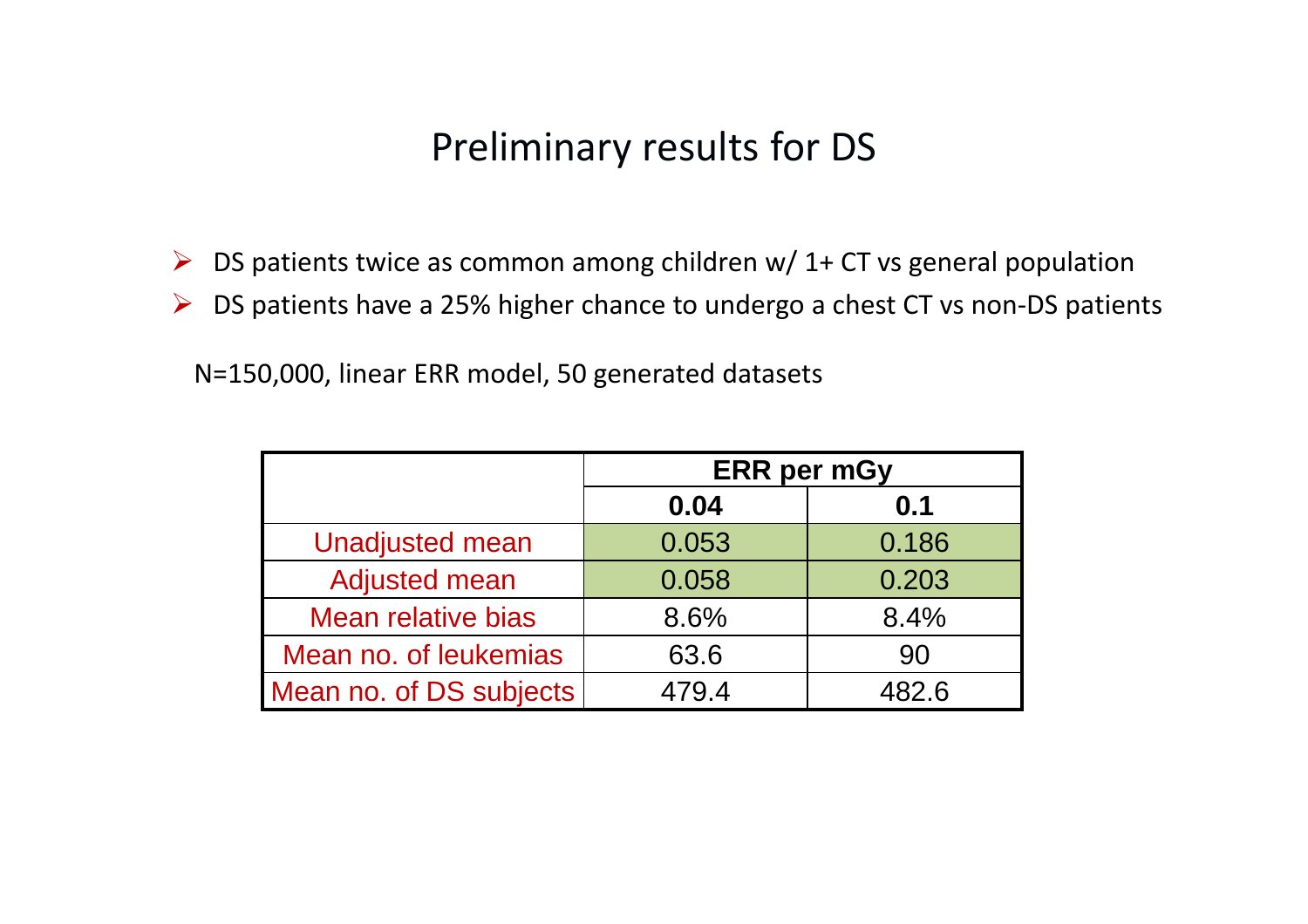#### Plans

- $\bullet$  Refine simulation (>1 CT/yr, CT exams other than head/chest/abdomen, body parts by age, etc.)
- $\bullet$ Confounding scenarios (CSS, SES, missing data)
- •Reduce computer time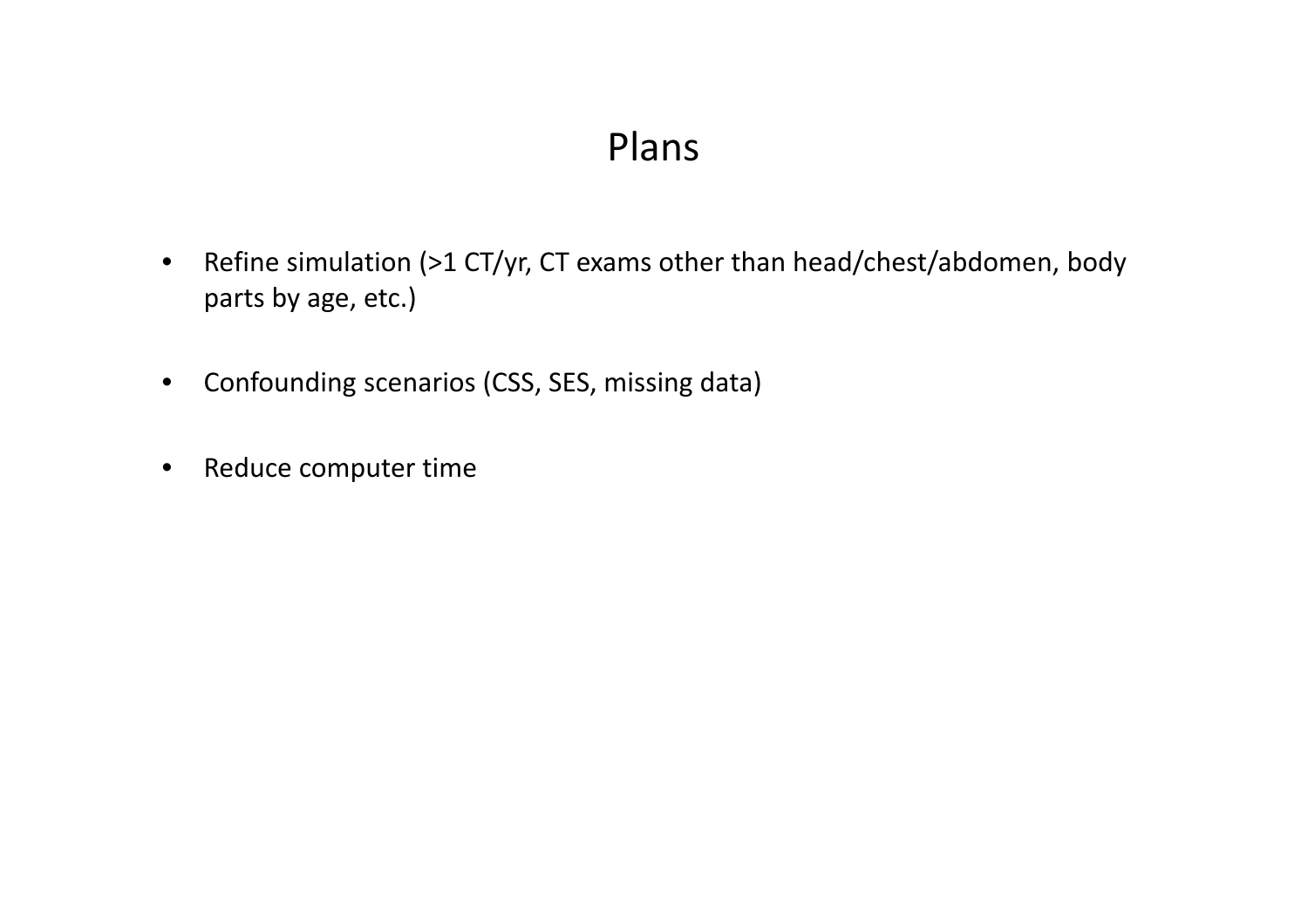#### Uncertainty in dose estimation

- 2DMC method to create realizations of doses which represent uncertainty
- •Naïve approach: arithmetic mean of realizations
- $\bullet$ Monte Carlo Maximum Likelihood method (Stayner et al 2007)
- $\bullet$ Bayesian model averaging-type approach (Kwon et al 2015)